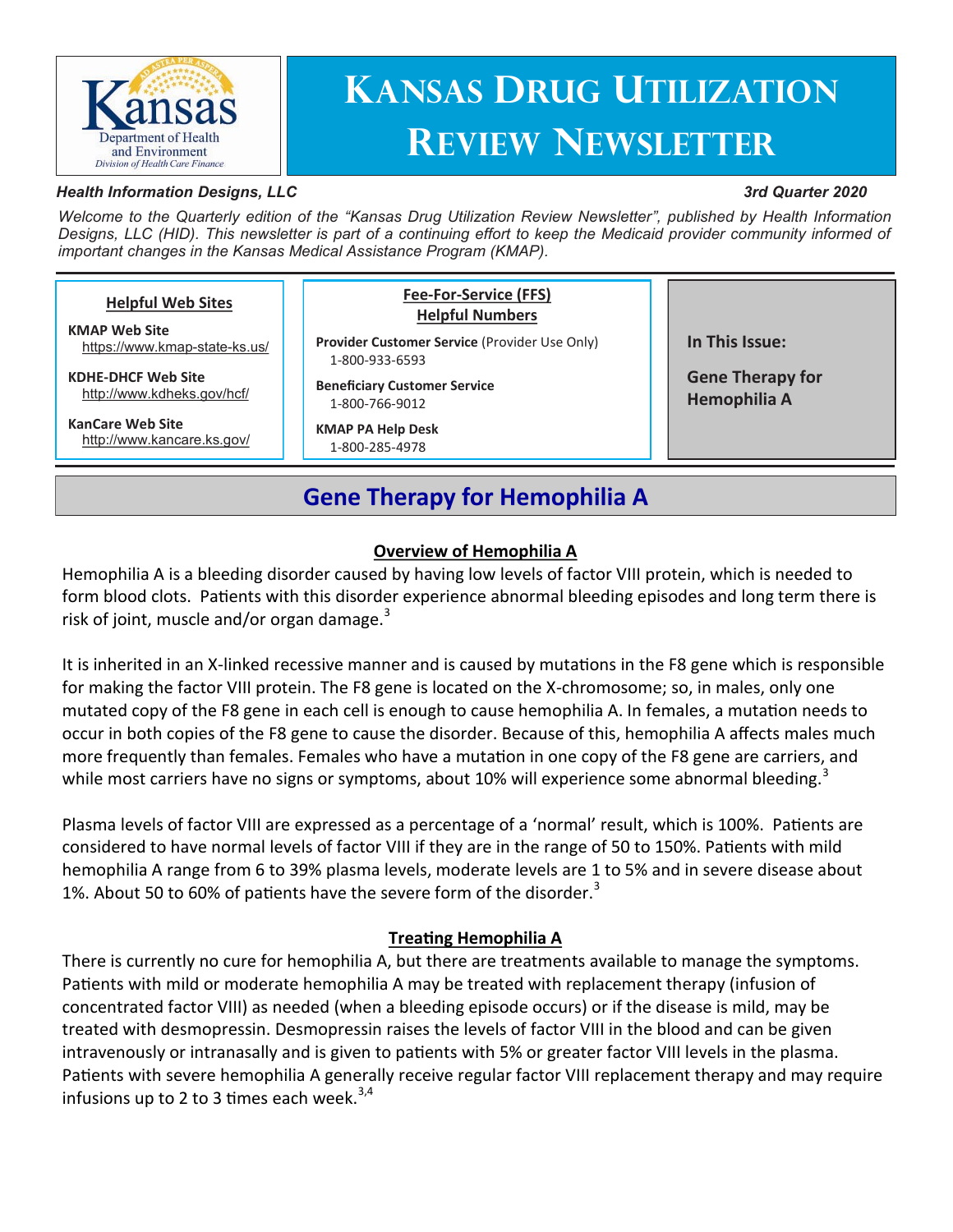## **Gene Therapy in Hemophilia A, cont.**

#### **Current Treatments**

Current therapies are used for on-demand treatment and control of bleeding episodes, perioperative management of bleeding and routine prophylaxis to reduce the frequency of bleeding episodes. And while drug therapy for hemophilia A has come a long way, treatment and cost burden can still be very high. Patients with severe forms of the disease must go to infusion centers or hospitals several times a week for prophylaxis treatment and may require hospitalization or treatment for bleeding episodes several times per year. In addition to the direct costs of treatment, there are many other factors to consider; lost work/school time, transportation costs, complications associated with hemophilia A and patient adherence to treatment regimen.

#### **Gene Therapy**

Gene therapy is being explored as a new option in the treatment of hemophilia A. It is an experimental technique that treats the disorder by insertion of a gene into a patient's cells. Doing so allows for mutated genes to be replaced with a healthy copy of the gene, or for inactivation of a mutated gene that is not functioning correctly or to introduce a new gene into the body to help fight disease. Gene therapy has the potential to reduce some of the treatment burden in hemophilia, because it can be dosed much less frequently, replace the need for routine prophylaxis and significantly reduce the number of bleeding episodes that require treatment and/or hospitalization.<sup>5</sup>

Roctavian (valoctocogene roxaparavovec) is an investigational gene therapy treatment that is currently in phase 3 clinical trials.<sup>2,7</sup> It is given as a single dose treatment for hemophilia A. Roctavian consists of a harmless adeno-associated viral vector serotype 5 (AAV5) that delivers genetic material. This enables patients to increase their own production of factor VIII.<sup>8,9</sup> In the phase 1/2 study (NCT02576795), Roctavian demonstrated clinical improvement in patients with hemophilia A. There were 15 participants with severe hemophilia A (factor VIII levels ≤ 1 IU/dL) who were divided into 3 cohorts, each receiving a single infusion of different doses of Roctavian. After 3 years of follow-up, the 13 patients that were still participating in the study had clinically relevant benefit, as measured by a substantial reduction in annualized rates of bleeding events and a complete cessation of prophylactic factor VIII use. The patients did see the highest amount of factor VIII at the end of year 1 with the amount steadily decreasing over the next 2 years. Bleeding incidents were decreased by as much as 96% in the patient population across all treatment arms at the end of year 1. During year 3, in the 6e13vg/kg dose cohort (the high dose group, which had a total of 7 participants), 6 participants (86%) were free from bleeding events that necessitated additional factor VIII treatment as compared to 17% who had zero bleeds in the year prior to study entry. The most common adverse effect that has been reported is an increase in alanine aminotransferase (ALT). All ALT increases were mild, and no hepatocyte damage was noted. No cellular immune response, developments of factor VIII inhibitors or factor VIII antibodies have been detected at this time. $1$ 

The current phase 3 clinical trial (NCT03370913) has 134 participants and aims to confirm the number of doses required, evaluate the effect of exogenous FVIII on Roctavian and determine the long-term effects on the body. The trial will end in 2023, but BioMarin expects to share 1-year data in early 2021. $^2$ 

BioMarin had been granted priority review of Roctavian and had hoped to market the drug starting late 2020; however, the FDA issued a Complete Response Letter (CRL) to the company on August 18, 2020 and recommended that the company complete the Phase 3 trial (NCT03370913) and submit 2 years of posttreatment data on the patients. This means that approval will be revisited in late 2021 or early 2022. The European Medicines Agency (EMA) review of the Marketing Authorization Application is ongoing.<sup>6</sup>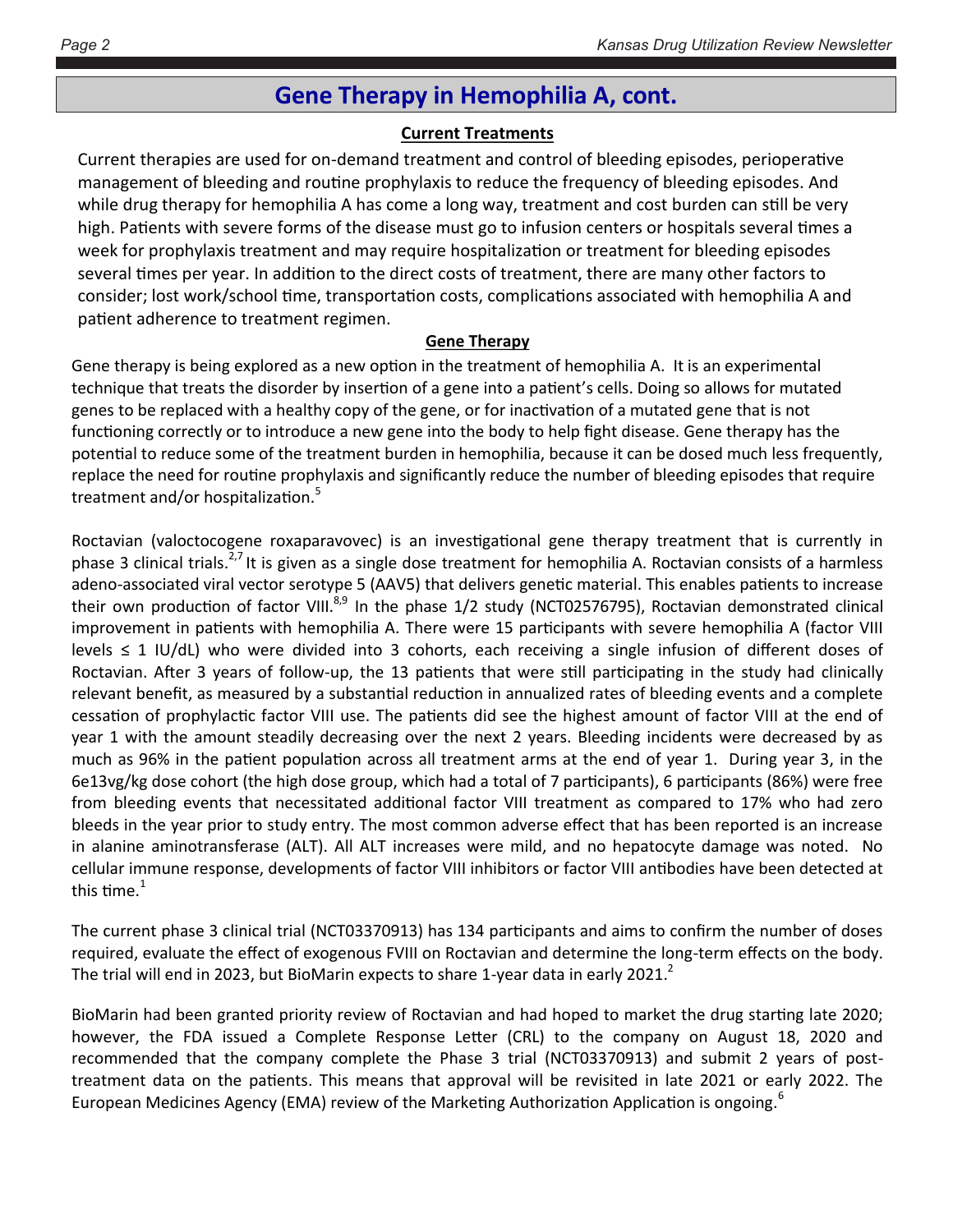## **Gene Therapy for Hemophilia A, cont.**

#### **References:**

- 1. Pasi KJ, Rangarajan S, Mitchell N, et al. Multiyear Follow-up of AAV5-hFVII-SQ Gene Therapy for Hemophilia A. N Engl J Med 2020;382:29-40. Available at [https://www.nejm.org/doi/10.1056/NEJMoa1908490.](https://www.nejm.org/doi/10.1056/NEJMoa1908490) Accessed 9/17/2020.
- 2. BioMarin Pharmaceuticals. Single-Arm Study to Evaluate the Efficacy and Safety of Valoctocogene Roxaparvovec in Hemophilia A Patients. (BMN 270-301). Available at [https://clinicaltrials.gov/ct2/show/NCT03370913.](https://clinicaltrials.gov/ct2/show/NCT03370913) Accessed 9/17/2020.
- 3. US Department of Health & Human Services, National Institutes of Health (NIH). Hemophilia A. 2020. Available at [https://](https://rarediseases.info.nih.gov/diseases/6591/hemophilia-a) [rarediseases.info.nih.gov/diseases/6591/hemophilia](https://rarediseases.info.nih.gov/diseases/6591/hemophilia-a)-a. Accessed 9/17/2020.
- 4. Blanchette VS, Key NS, Ljung LR, et al. Subcommittee on Factor VIII, Factor IX and Rare Coagulation Disorders. Definitions in hemophilia: communication from the SSC of the ISTH. Journal of Thrombosis and Haemostasis 2014;12(11):1935-1939. Available at [https://onlinelibrary.wiley.com/doi/full/10.1111/jth.12672.](https://onlinelibrary.wiley.com/doi/full/10.1111/jth.12672) Accessed 9/17/2020.
- 5. NIH, US National Library of Medicine. How does gene therapy work? 2020. Available at [https://ghr.nlm.nih.gov/primer/therapy/](https://ghr.nlm.nih.gov/primer/therapy/procedures) [procedures.](https://ghr.nlm.nih.gov/primer/therapy/procedures) Accessed 9/17/2020.
- 6. BioMarin Pharmaceuticals. BioMarin Receives Complete Response Letter (CRL) from FDA for Valoctocogene Roxaparvovec Gene Therapy for Severe Hemophilia A. Available at [https://investors.biomarin.com/2020](https://investors.biomarin.com/2020-08-19-BioMarin-Receives-Complete-Response-Letter-CRL-from-FDA-for-Valoctocogene-Roxaparvovec-Gene-Therapy-for-Severe-Hemophilia-A)-08-19-BioMarin-Receives-Complete-Response-Letter-CRL-from-FDA-for-[Valoctocogene](https://investors.biomarin.com/2020-08-19-BioMarin-Receives-Complete-Response-Letter-CRL-from-FDA-for-Valoctocogene-Roxaparvovec-Gene-Therapy-for-Severe-Hemophilia-A)-Roxaparvovec-Gene-Therapy-for-Severe-Hemophilia-A. Accessed 9/17/2020.
- 7. BioMarin Pharmaceuticals. Single-Arm Study To Evaluate The Efficacy and Safety of Valoctocogene Roxaparvovec in Hemophilia A Patients at a Dose of 4E13vg/kg. (BMN270-302). Available at [https://clinicaltrials.gov/ct2/show/NCT03392974.](https://clinicaltrials.gov/ct2/show/NCT03392974) Accessed on 9/17/2020.
- 8. Rangarajan S, Walsh L, Lester W, et al. AAV5-Factor VIII Gene Transfer in Severe Hemophilia A. NEJM 2017;377(26):2519-2530. Available at [https://www.nejm.org/doi/full/10.1056/NEJMoa1708483.](https://www.nejm.org/doi/full/10.1056/NEJMoa1708483) Accessed 9/17/2020.
- 9. Protocol for: Rangarajan S, Walsh L, Lester W, et al. AAV5-factor VIII Gene Transfer in Severe Hemophilia A. NEJM 2017;377 (26):2519-2530. Available at [https://www.nejm.org/doi/suppl/10.1056/NEJMoa1708483/suppl\\_file/](https://www.nejm.org/doi/suppl/10.1056/NEJMoa1708483/suppl_file/nejmoa1708483_protocol.pdf) [nejmoa1708483\\_protocol.pdf.](https://www.nejm.org/doi/suppl/10.1056/NEJMoa1708483/suppl_file/nejmoa1708483_protocol.pdf) Accessed 9/20/2020.

## **KDHE Website Information**

New-to-market medications for Kansas Medicaid beneficiaries may be subject to Advanced Medical Hold Manual Review (AMHMR). Previously, new-to-market medications required clinical prior approval based upon package insert guidelines for coverage determination on a case-by-case basis. Effective December 1, 2018, new-tomarket drugs may require a drug use review based upon the Advanced Medical Hold Manual Review (AMHMR) criteria that were approved by the Drug Utilization Review (DUR) Board in October 2018 and revised on April 10, 2019. An AMHMR PA may be in effect from the time the drug is placed on AMHMR until its review by the Kansas Medicaid DUR Board, at which time formal permanent PA criteria will be established.

The Advanced Medical Hold Manual Review process overview and drug list can be accessed via the link below:

[http://www.kdheks.gov/hcf/pharmacy/AMHMR.htm](https://gcc01.safelinks.protection.outlook.com/?url=http%3A%2F%2Fwww.kdheks.gov%2Fhcf%2Fpharmacy%2FAMHMR.htm&data=02%7C01%7CVictor.Nguyen%40ks.gov%7Cf3fc518e100d4c55a5a508d858c89eba%7Cdcae8101c92d480cbc43c6761ccccc5a%7C0%7C0%7C637356965957430900&sdata=4w56ySJ)